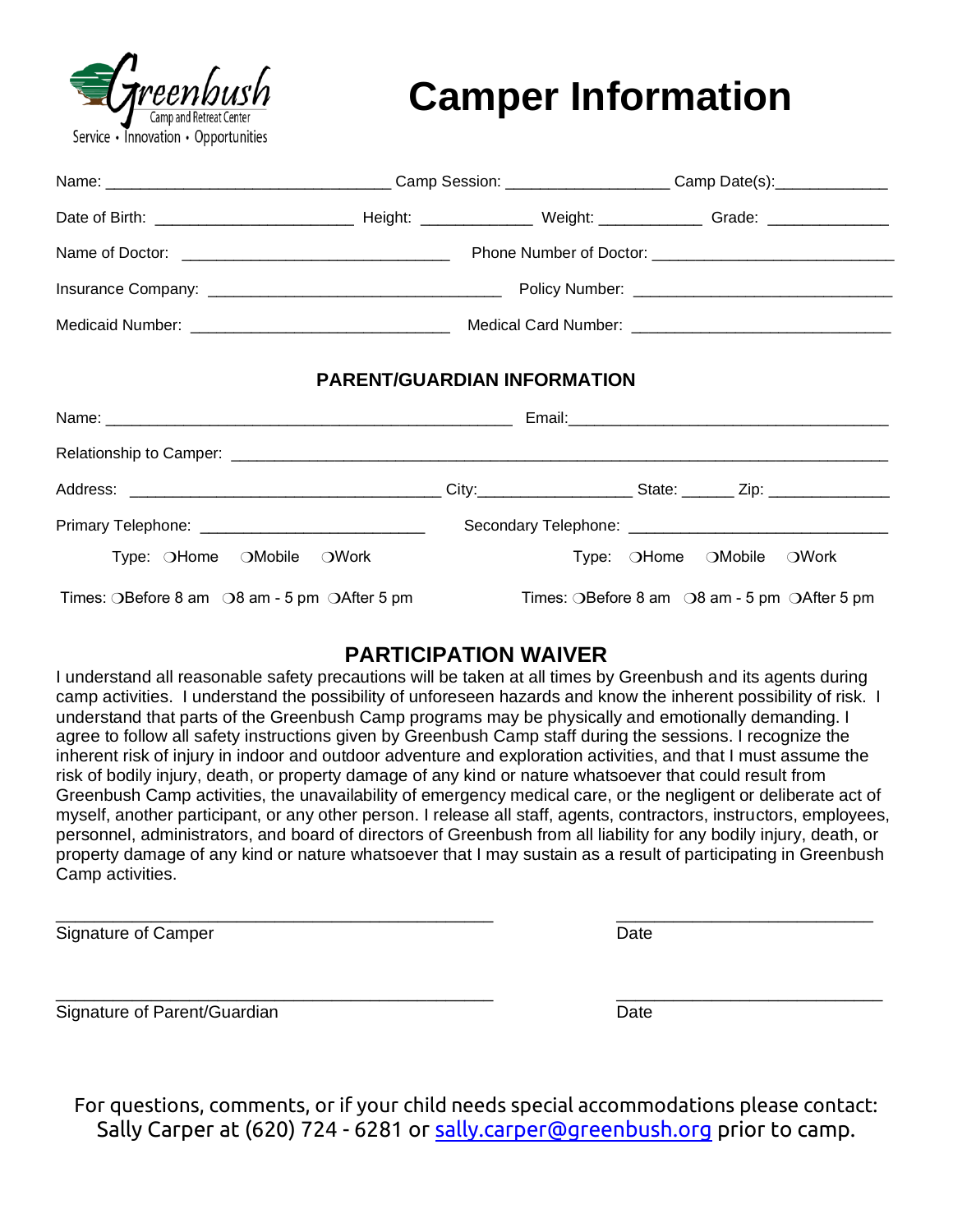

## **Camper Health History**

|                                                                                                                                                                                                                                                                                |  | Camp Session: _________________________ |  |                                                                   |
|--------------------------------------------------------------------------------------------------------------------------------------------------------------------------------------------------------------------------------------------------------------------------------|--|-----------------------------------------|--|-------------------------------------------------------------------|
| Please answer the following questions with regard to the camper:<br>OYes ONo Do you have any physical or health disability or handicaps (temporary or permanent) that you or your<br>doctor feel would limit your participation in camp activities?<br>If yes, please explain: |  |                                         |  |                                                                   |
| <b>ALLERGIES</b>                                                                                                                                                                                                                                                               |  |                                         |  |                                                                   |
| $\bigcirc$ Yes $\bigcirc$ No Do you have allergies?                                                                                                                                                                                                                            |  |                                         |  |                                                                   |
| If yes, mark those that apply: $\bigcirc$ Food $\bigcirc$ Tree/Grass $\bigcirc$ Weeds $\bigcirc$ Insect Bites                                                                                                                                                                  |  |                                         |  |                                                                   |
|                                                                                                                                                                                                                                                                                |  |                                         |  | ○ Animals ○ Latex ○ Other (please list): <u>────────</u> ──────── |
| Please describe allergic symptoms and remedy:                                                                                                                                                                                                                                  |  |                                         |  |                                                                   |
| <b>SEIZURES</b><br>O Yes O No Do you have seizures?<br>If yes, please explain frequency and describe any visible warning signs:                                                                                                                                                |  |                                         |  |                                                                   |
| <b>DIETARY RESTRICTIONS</b>                                                                                                                                                                                                                                                    |  |                                         |  |                                                                   |
| $\circ$ Yes $\circ$ No Do you have any special dietary needs or restrictions?<br>If yes, please explain:                                                                                                                                                                       |  |                                         |  |                                                                   |
| <b>MEDICAL INFORMATION</b>                                                                                                                                                                                                                                                     |  |                                         |  |                                                                   |
| Do you have any of the following conditions?                                                                                                                                                                                                                                   |  |                                         |  |                                                                   |
| ○ Asthma ○ Diabetes ○ Speech, Visual, or Hearing Impairment ○ Other: ______________________________                                                                                                                                                                            |  |                                         |  |                                                                   |
| If yes answered above, please provide additional information:                                                                                                                                                                                                                  |  |                                         |  |                                                                   |
|                                                                                                                                                                                                                                                                                |  |                                         |  |                                                                   |

#### **MEDICATIONS**

❍ Yes ❍ No Will you be bringing any medications to camp? If yes, please fill out a Medication Information Page.

Please be aware, parents must provide any non-prescription or over the counter medications, such as pain relievers (acetaminophen, ibuprofen, aspirin, etc.), antacids (Tums), or antidiarrheals (Pepto-Bismol) for their camper, if they wish for their child to be given said medications, in the event that they need them while at camp. Camp staff will not be able to administer *any* medications not specifically designated for that camper.

### **MEDICAL AUTHORIZATION**

I affirm that the confidential medical information I have provided is accurate and complete. I understand that failure to disclose this information could affect my own safety and those around me, and I agree to hold Greenbush harmless if full disclosure of a pre-existing medical condition has not been provided.

I understand that Greenbush assumes no responsibilities for accidents which may occur in association with Camps. I agree to use my personal insurance to cover any such incidents. I understand that, in the event medical intervention is needed, every attempt will be made to contact the parent/guardian listed above. In the event those individuals cannot be reached, I hereby give permission to the physician or any other qualified medical staff selected by Greenbush to hospitalize, secure medical treatment, and/or order injection, anesthesia, or surgery deemed necessary. I authorize Greenbush Camp staff to disclose protected health information to the adult in charge, other camp staff, and/or any physician or health care provider involved in providing medical care to my child.

\_\_\_\_\_\_\_\_\_\_\_\_\_\_\_\_\_\_\_\_\_\_\_\_\_\_\_\_\_\_\_\_\_\_\_\_\_\_\_\_\_\_\_\_\_\_ \_\_\_\_\_\_\_\_\_\_\_\_\_\_\_\_\_\_\_\_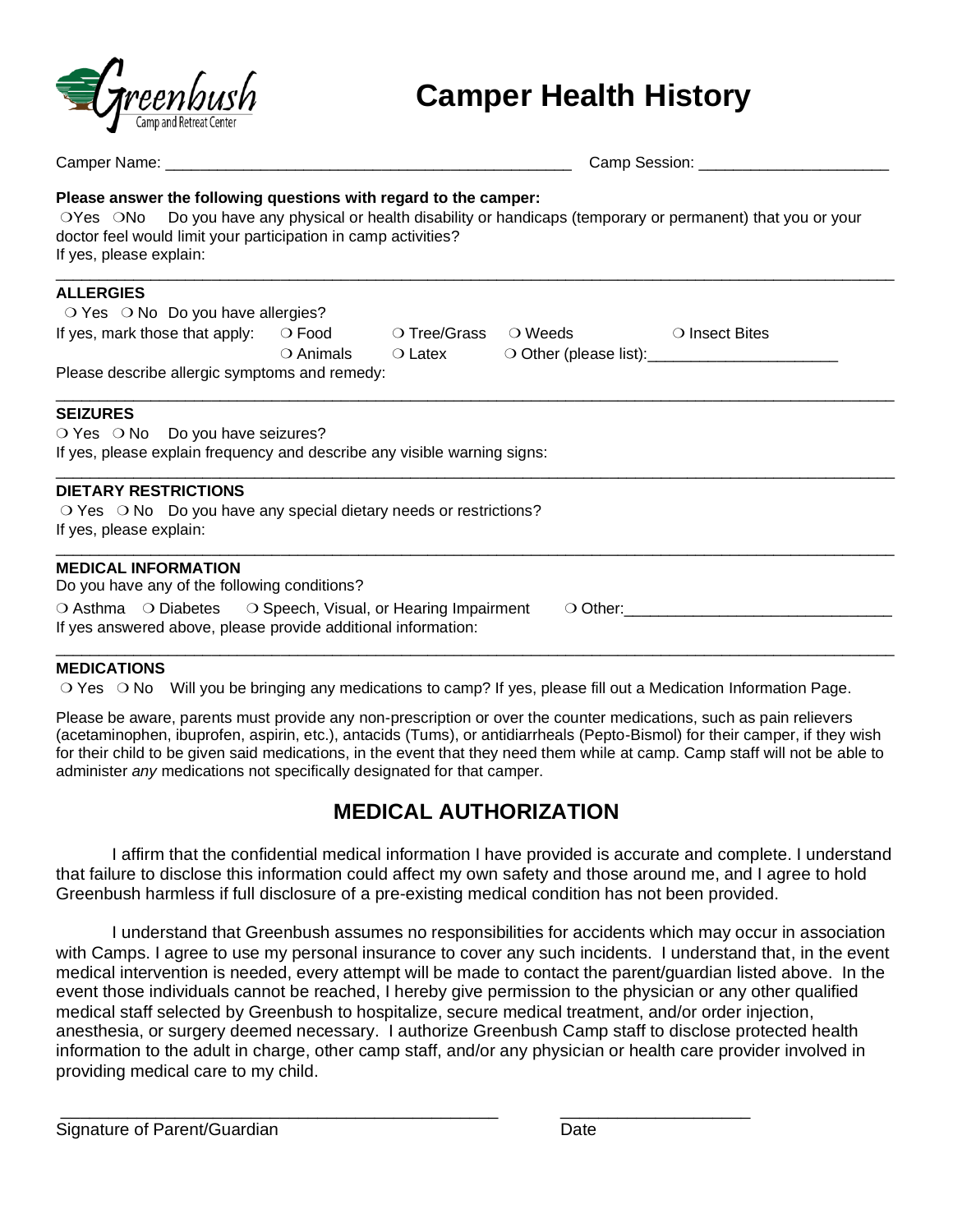## **MEDICATION INFORMATION**

Camper Name: \_\_\_\_\_\_\_\_\_\_\_\_\_\_\_\_\_\_\_\_\_\_\_\_\_\_\_\_\_\_\_\_\_\_\_\_\_\_\_\_\_\_\_\_\_\_\_\_\_\_\_\_\_\_\_\_\_\_\_\_\_\_\_\_\_\_\_\_\_\_\_\_\_

Camper Session: \_\_\_\_\_\_\_\_\_\_\_\_\_\_\_\_\_\_\_\_\_\_\_\_\_\_\_\_\_\_\_\_\_\_\_\_\_\_ Date(s):\_\_\_\_\_\_\_\_\_\_\_\_\_\_\_\_\_\_\_\_\_\_\_\_\_\_\_\_\_\_\_\_\_\_\_\_

*ALL MEDICATION MUST BE IN ITS ORIGINAL CONTAINER, WELL MARKED, AND GIVEN TO THE CAMP COORDINATOR UPON ARRIVAL.*

| Name of<br><b>Medication</b> | <b>Type of Medication</b> | <b>Dosage</b> | <b>Time</b><br>to be<br>given | <b>Date</b><br>given | <b>Time</b><br>given | <b>Initials</b> |
|------------------------------|---------------------------|---------------|-------------------------------|----------------------|----------------------|-----------------|
|                              | Prescription              |               |                               |                      |                      |                 |
|                              | Non-Prescription          |               |                               |                      |                      |                 |
|                              | Prescription              |               |                               |                      |                      |                 |
|                              | Non-Prescription          |               |                               |                      |                      |                 |
|                              | Prescription              |               |                               |                      |                      |                 |
|                              | Non-Prescription          |               |                               |                      |                      |                 |
|                              | Prescription              |               |                               |                      |                      |                 |
|                              | Non-Prescription          |               |                               |                      |                      |                 |
|                              | Prescription              |               |                               |                      |                      |                 |
|                              | Non-Prescription          |               |                               |                      |                      |                 |
|                              | Prescription              |               |                               |                      |                      |                 |
|                              | Non-Prescription          |               |                               |                      |                      |                 |

Special Instructions:

PERMISSION FOR MEDICATION/MEDICAL TREATMENT ADMINISTRATION:

YES, I authorize Greenbush Camp Staff to administer medication and medical treatments as identified above.

\_\_\_\_\_\_\_\_\_\_\_\_\_\_\_\_\_\_\_\_\_\_\_\_\_\_\_\_\_\_\_\_\_\_\_\_\_\_\_\_\_\_\_ \_\_\_\_\_\_\_\_\_\_\_\_\_\_\_\_\_\_\_\_\_\_\_\_\_\_\_\_\_\_\_ Signature of Parent/Guardian Date